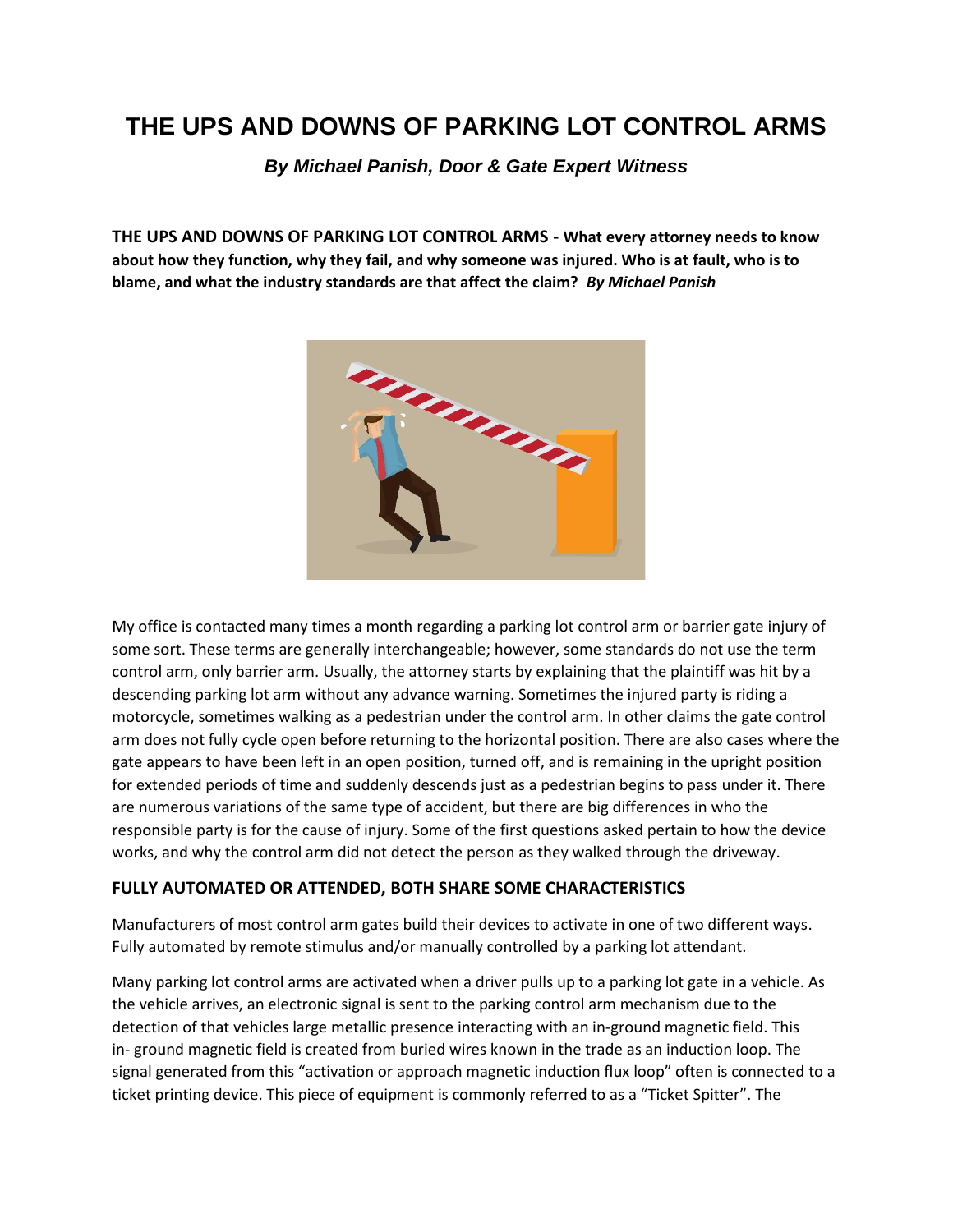"Spitter" issues a ticket, usually for single vehicle access prior to activating the control arm gate mechanism causing the arm to raise. An alternative method to get the control arm raised requires a driver to reach out of the car and push a button to receive a parking lot access ticket from the "Spitter". (In that mode of operation, it is probable that there is no magnetic loop in place.) In either case, once the ticket is taken by the driver, the "Spitter" sends a control signal to the gate arm mechanism, and the arm is supposed to raise, generally for a single vehicle to control access to the parking lot.

As the vehicle transitions from the approach location where the ticket is issued, once the control arm raises, there is usually a functioning magnetic flux or induction "Safety Loop" located under the control arm swing location which provides protection for a vehicle until it has cleared the "Zone of Danger" underneath the active control arm. The control arm may also be kept in the open position by a timer that holds the gate arm up for a predetermined time prior to closing. Using a timer function in place of an in-ground magnetic loop is risky, as vehicles may not clear the opening, or another vehicle can attempt to gain access without receiving a usage ticket. Older, non-current standard compliant installations have been seen without any consistency of design or operational function.

There are multiple installation variables that can alter the basic loop positions and quantities, but most basic systems operate as described above using at least two control loops. One underneath the control arm, and one egress or approach loop. In some installations, all three loops will be present. This triple looped system offers the most comprehensive safety for a vehicle, NOT A PEDESTRIAN!

## **MANUAL VERSIONS OF PARKING LOT CONTROL ARMS**

A parking lot attendant, usually positioned inside an adjacent booth, has a control switch that activates the parking lot control arm. The attendant has a switch that raises the arm, lowers the arm, and keeps the arm inactive, either up or down. Some manually controlled arms also have magnetic induction loops connected to the parking lot control arm when the parking lot is unmanned after hours, in which case, the arm should function in the fully automatic mode, as described above.

## **CONTROL ARMS ARE WEIGHT ACTIVATED, RIGHT?**

Contrary to popular belief, most parking lot control arms are activated due to a change in a magnetic field which is generated by twisted energized wires positioned below the adjacent pavement of the control arm. Modern control arms are not usually controlled by pneumatic pressure like an oldfashioned gas station bell hose. It is unlikely that the weight of a vehicle or a pedestrian walking underneath the arm will stop an active control arm. Modern parking control arms are triggered by a change in the magnetic induction loop return. Modern induction loops are manufactured from a relatively light gauge of wire, placed in a rectangular shape that is calibrated and sized to detect a change in the magnetic field when a metallic object such as a vehicle enters or covers that field.

Many attorneys insist to me during their initial call that a pedestrian walked next to a control arm, activated the arm due to their client's weight, and the arm failed to remain open as they walked under the arm. This scenario is generally incorrect. Weight of a vehicle, or weight of a pedestrian cannot activate most modern parking control arms. A trigger of a control arm or activation of a street traffic light due to weight has not been in practice for many years. It is highly unlikely that a pressure pad sensitive to weight is ever controlling a parking lot arm today.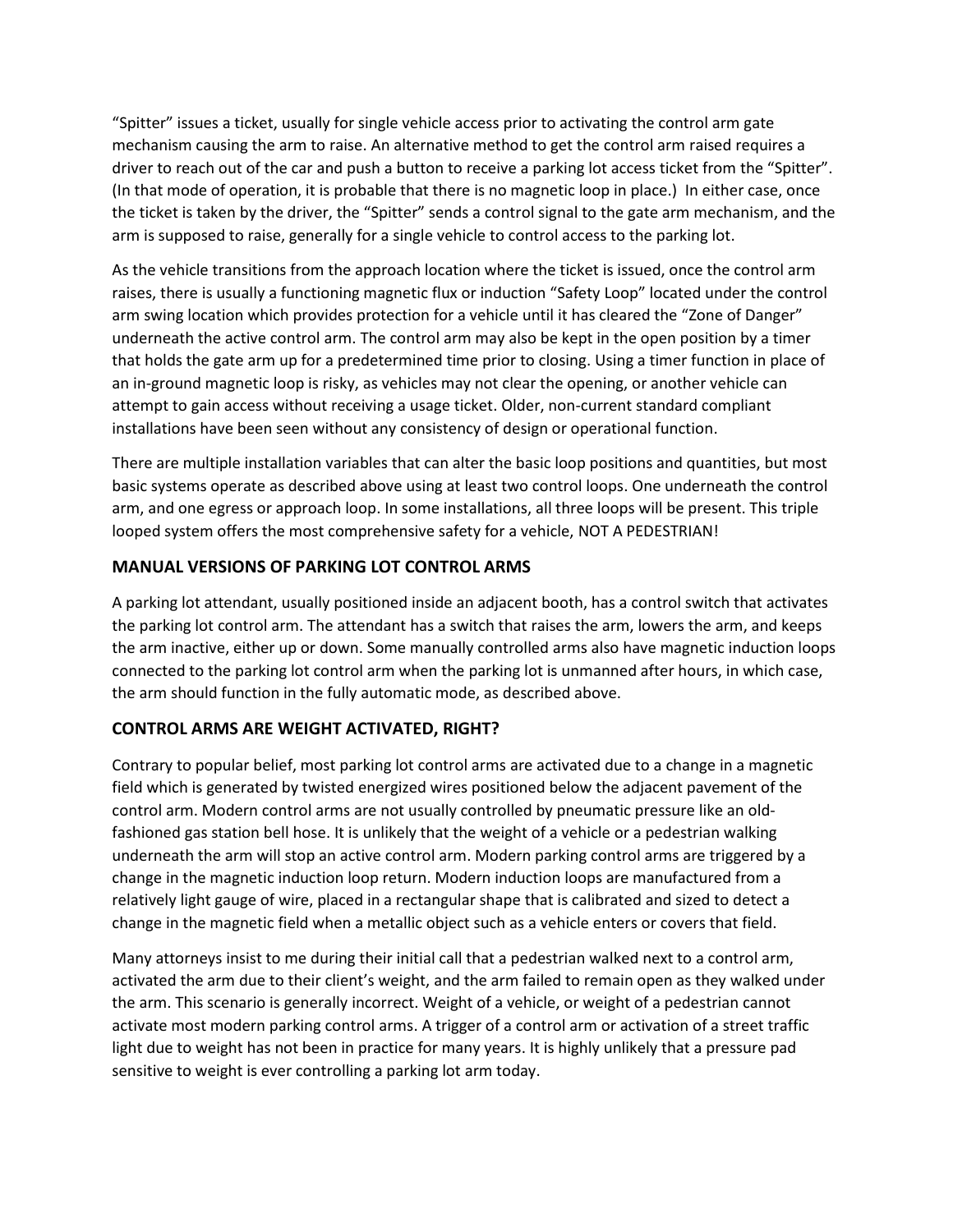## **UL 325/ASTM F2200**

There are several standards that are used to design and install parking control/barrier arm devices. In the most basic sense, UL 325 (Underwriters Laboratories) in conjunction with ASTM F2200 (American Society of Testing Materials) as well as other trade organizations have compiled standards that are designed to make a control/barrier arm installation safe and user friendly. Most of the regulations that are referenced in these standards have been adopted and in common trade practice and usage since the year 2000. There are numerous revisions of these standards, and industry best practices for service providers and installers should be to bring any of these past installed products up to date with the latest revision of the standards for entrapment and function.

## **A UL 325 COMPLIANT INSTALLATION**

A UL 325 compliant barrier arm or parking control arm installation requires several conditions to be met. The parking control arm mechanism is generally installed atop a concrete island (not a UL requirement). All conduits and control circuits are routed into the base of the control arm mechanism through this elevated platform. This is not always the observed situation; however, it seems to be the most encountered condition as the elevated platform provides protection from vehicle impact for the control arm housing. When this island is placed by a concrete contractor, it is the perfect time for the facility to install a dedicated pedestrian walkway.

This dedicated pedestrian walkway must be away from the "danger zone" of the active control arm. This dedicated pathway is one of the most important factors to having a UL 325 compliant installation. Another significant safety device required for a UL 325 compliant installation is blatant painted warnings on the pavement located adjacent to both sides (ingress and egress) of the control arm. For instance: "Not a Pedestrian Walkway" or "Motor Vehicles Only" along with bright stripes and designs to draw the attention of a pedestrian to indicate danger prior to coming into the "danger zone". Signage is also required, on the control arm itself, the cabinet that houses the activation equipment, and on a placard in front of the control arm equipment.

# **PEDESTRIAN SIGNAGE, NOT ALWAYS EFFECTIVE**

I have observed for many years that pedestrians are often walking while distracted by their cell phones, other people they are engaged in conversation with, or low lighting conditions. Although a UL requirement for a compliant installation is having a warning sign placed in several areas adjacent to and attached to the control arm, that warning is often unseen for many reasons. Pedestrians often look to the location that they are planning to reach without seeing their immediate surroundings. When this occurs, any warning signage has no value to them. A control arm sign that is attached to a vertically elevated arm is out of the field of view for a pedestrian in most cases so that warning label is ineffective. A distracted pedestrian is as likely to walk off a curb in front of oncoming traffic or walk under a raised parking control arm without realizing that the danger exists. Blatant pavement signage has also been ignored by distracted pedestrians focused on getting to where they want to go.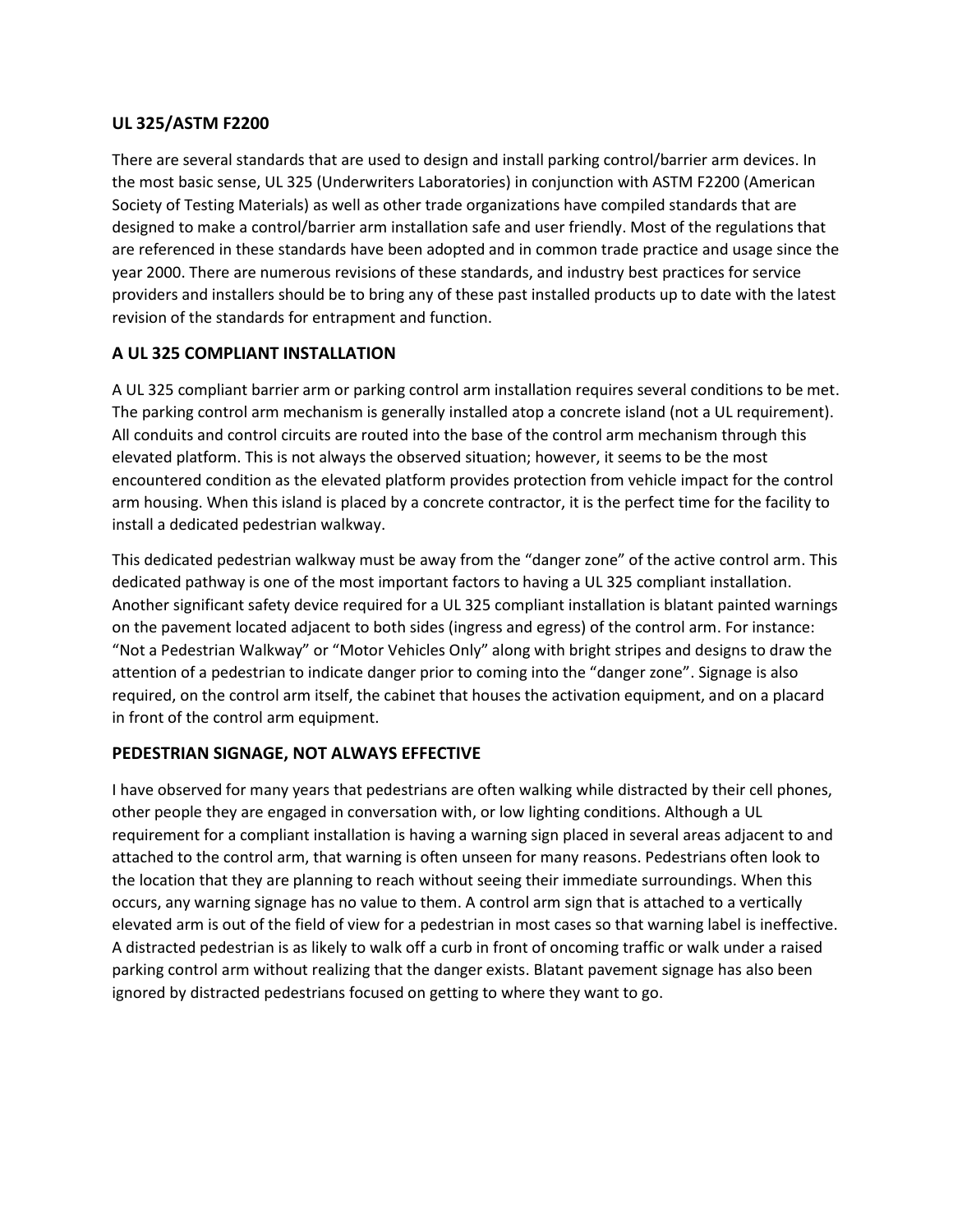#### **WHO IS AT FAULT?**

There are a variety of cases where a parking lot control arm has malfunctioned due to a complete lack of maintenance awareness. Most manufacturers suggest parking lot control arms should be inspected and evaluated for function by a professional service provider at least once a year. This interval inspection routine is questionable in a parking area with high usage of the control arm. In a case of continual usage, a professional service provider should be in place to inspect the device every quarter. Usually, some malfunction occurs to a control arm function that requires professional visits more frequently than every 3 or 4 months in a high usage installation.

Sometimes property management or an owner employs a maintenance person to make repairs. This can be problematic, as that maintenance person may not have adequate skills or training as to how to properly inspect the functions of the control arm mechanism and related systems correctly. In other low usage areas, where the arm is either occasionally used, unused and left in an open condition, or there is minimal parking lot activity, property owners never get their control arms serviced. They are unaware of the need for service, feel that the arm is operating correctly when it is used, or just do not want to expense the services of a professional due to budgetary constraints or an ignorance of how the device functions.

Most owners of parking control lot arms do not understand or have the skills to properly check all functions of the arm control mechanism. They may be capable of replacing a broken arm component when damaged by a vehicle, but rarely understand the actual control arm electronic requirements. When a competent, qualified professional service provider is used to make proactive inspections of a parking control arm, there are numerous tests and electronic evaluations that are made with dedicated service equipment that the average control arm owner would not possess.

One of the most basic critical evaluations to ensure that a parking control arm is properly functioning involves checking the resistance capacity of the in-ground magnetic flux loops. These loops are one of the primary controls for avoiding vehicular/arm impact collisions. There is an electronic meter known as a "megohm meter" or "meggar" that checks the condition of the in-ground loop insulation material of all system loops. It measures millions of ohms of resistance by placing a signal onto the flux loop when tested. The unbroken condition of the insulation that is the outside coating of these in ground wires is essential to have a properly functioning flux loop.

Electrical leakage to the surrounding ground due to partial loss of the protective insulation creates false imaging to the controls of the parking arm equipment. The insulation of these flux wire loops has an expected life. This is due to corrosive aspects of the material that the wires are encased in. Concrete, asphalt, various cement, sands and gravel all have corrosive components to their chemical composition. These acids can affect the lifetime of the flux wire insulation. Depending upon how much water leaches through the pavement, these flux wires will eventually be exposed to chemicals that will break down the insulation protection that is required. When that insulation breakdown finally happens, the operation of the magnetic flux loop is inconsistent and often becomes a danger to vehicles of all kinds (cars, trucks, motorcycles, bicycles, trailers, etc.) using the control arm.

Defective operation of parking lot control systems has been frequently observed following flooding due to driven rains or adjacent sprinkler systems. In several past cases, service providers and owners that failed to take critical tests to determine insulation quality of magnetic loops have been responsible for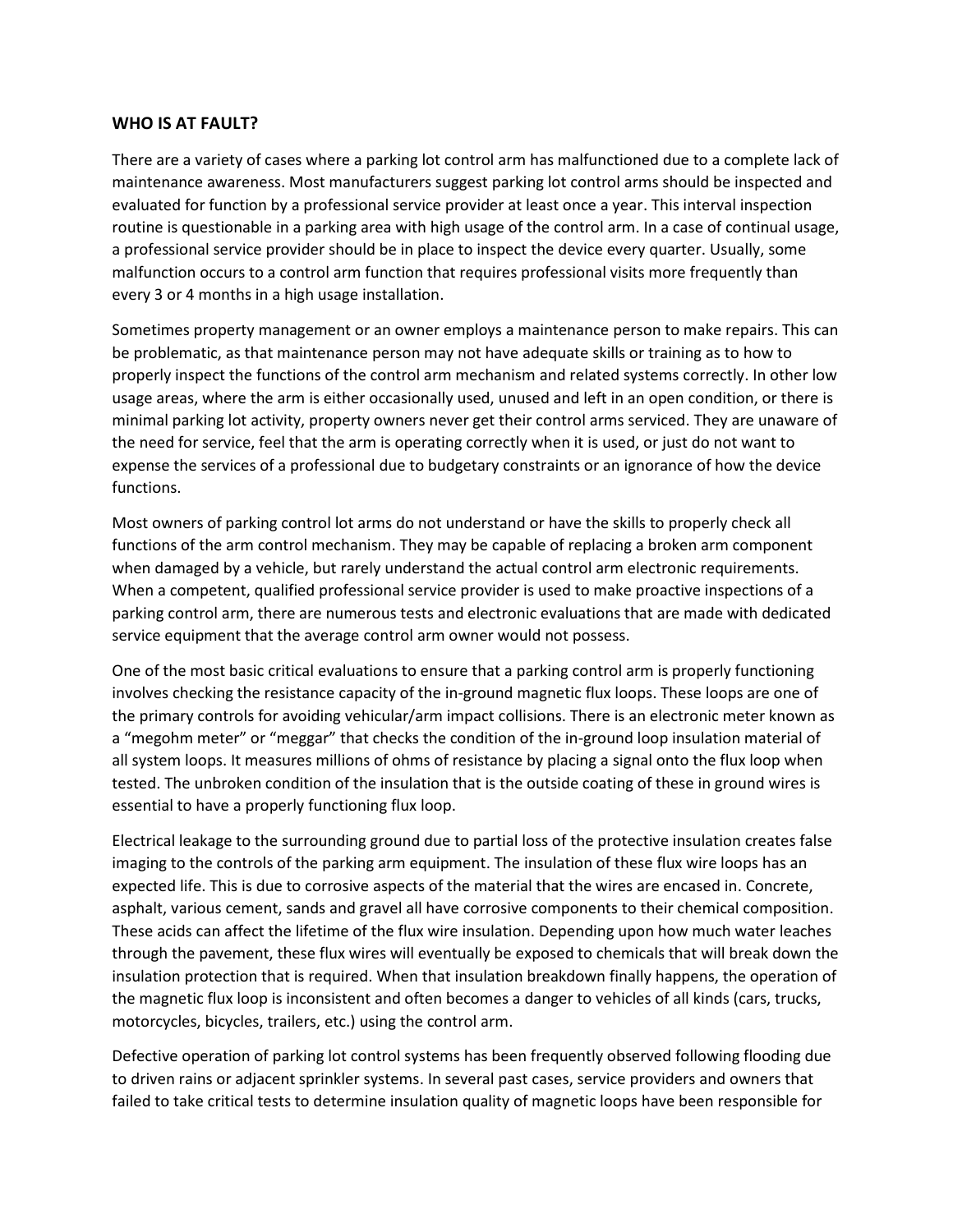damage caused as a result of those unknown wire conditions. In some claims, the service provider was aware that the loops were not functioning up to specifications of the loop manufacturer yet failed to take any proactive action to have them replaced, or minimally alert the owner of the arm that the condition existed. To save money, some service providers fabricate their own loops for these installations. When that is the case, the service provider needs to regularly verify the condition of the loops to make certain that the performance is as required.

## **ADDING ADDITIONAL SAFETY FEATURES**

It is usually a goal to make a product that is as safe as is possible for all users. The UL 325 standards attempt to keep current with technological advances but are not always up to date. Basic requirements as described above do make control arms reasonably safe, but there are additional safety devices that can be added to most parking control systems.

- **Cross threshold optical sensor beams**. These beams function in the same way that a common residential automatic garage door bottom beam sensor works. They provide an additional protection to both vehicles and pedestrians as they stop the control arm from descending when the beam is obstructed. To be effective, they need to be properly positioned and in enough quantity.
- **Audible alarms** are being installed to alert pedestrians and drivers in proximity to the control arm that it is about to descend.
- **Visible alarms** that provide strobe or flashing light action alert pedestrians and drivers that the control arm is about to descend.
- **Contact safety switches** attached to the bottom edge of a parking control arm cause the descending arm to reverse when 10 pounds of force from an obstruction occurs.

These added safety devices are not part of any standard requirement but are relatively inexpensive to add to a control arm system and tend to be more effective in warning pedestrians that something is about to happen. Both alarms begin working a few seconds before any activation movement of the control arm starts. A properly positioned beam or beams can be effective in stopping the descent of a control arm when a pedestrian is obstructing the beam but is not fully reliable due to user interactions. It is best practice to avoid having any pedestrian walk under the pathway of a control arm.

## **THE IMPORTANCE OF KNOWING THE ACTIVE CONDITION OF ALL MAGNETIC LOOPS**

Many motorcycle injuries from parking control arms have occurred as a direct result of magnetic loop degeneration. Properly operating control loops should have enough sensitivity to "notice" most metallic objects. I have been able to test magnetic fields for gates and control arms using a one-foot square piece of sheet steel with positive results that have activated the devices. Cars and trucks obviously have larger footprints than a motorcycle, scooter or bicycle, but if the loops are sensitive enough and the module that controls those loops is properly adjusted, it is not unreasonable to get a big enough change in the magnetic field to trigger the operator mechanism. Unless there are specific access and egress points for motorcycles and other two wheeled conveyances, most riders will expect that a control arm will react to their rides. It is critically important to have competent professional service providers evaluate control arm systems on a regular basis. Changes to sensitivity of the magnetic fields that can occur suddenly create problems resulting in cosmetic damage to cars but can cause catastrophic dangerous conditions for two wheeled vehicles. Motorcycle accidents with control arms are particularly dangerous when the safety loops that are positioned under the control arm fail or work intermittently. A rider will gain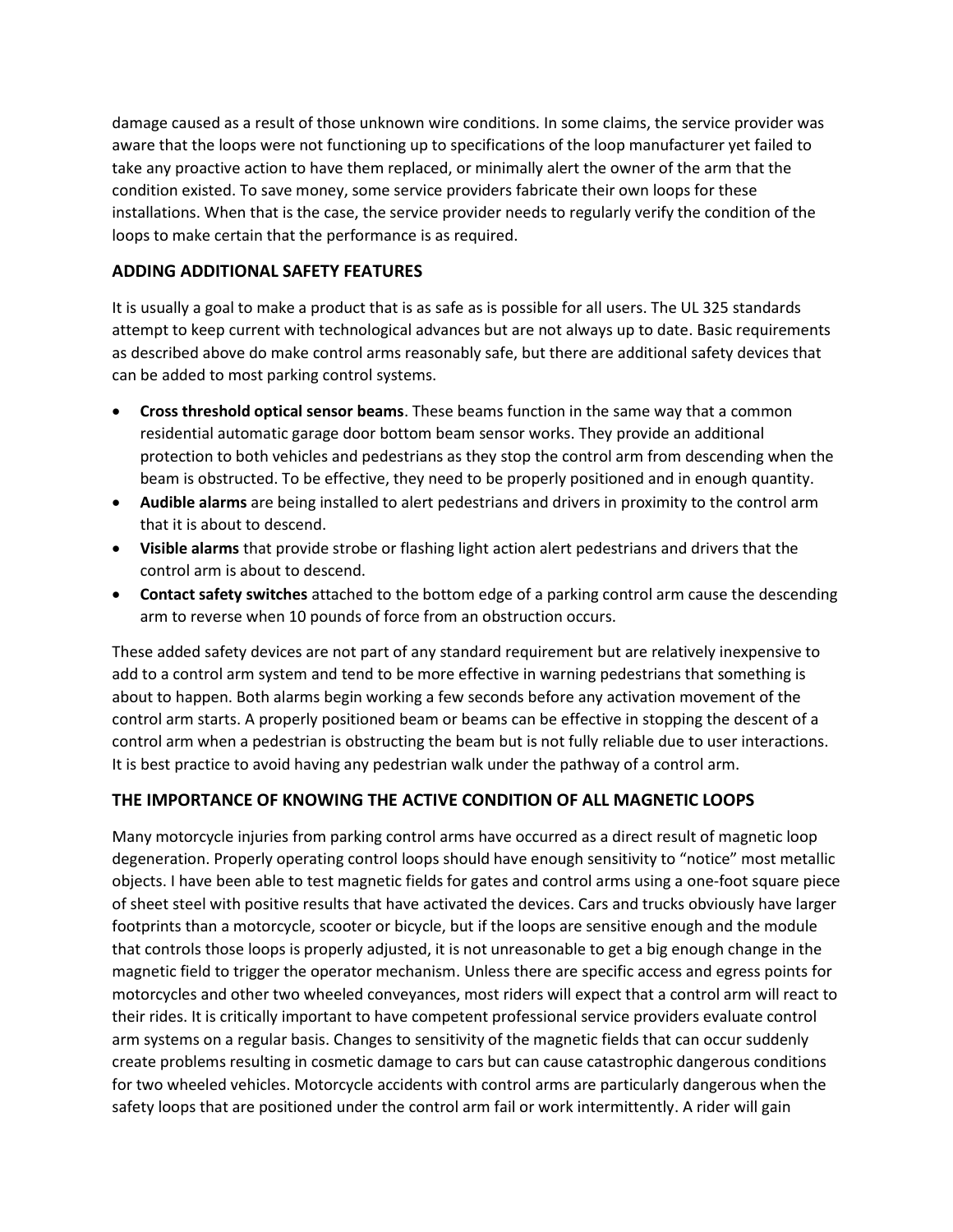access, the control arm will lift, and without warning the control arm will descend into the face or on top of the head of the rider leading to potentially severe injuries. It is a reasonable expectation on the part of a motorcycle operator that the arm will remain open and the in-ground loops will detect the presence of a motorcycle. Dangerous conditions that exist as a result of deferred or non-existent maintenance of parking control arms have created many motorcycle rider impact injury claims.

# **VARIETY OF OBLIGATIONS ON ALL PARTIES**

# **THE OWNERS OBLIGATIONS**

When there is no proactive maintenance of any device or piece of equipment in a facility the owner is negligent for failing to make the effort to ensure that the property will be safe for all invitees. Failing to employ competent professional service providers due to cost, ignorance, laziness or stupidity is negligent. Having properly maintained and properly operating equipment is responsible and meets the standard of care expected of an owner that invites the public on to the property. Having a proactive plan to provide inspections and maintenance of all equipment is responsible and diligent. If the professional service provider has not met the standard of care, the owner may ultimately have the responsibility for the defective condition of the control arm. Whether or not there is an indemnification policy between the service provider and owner can determine who is financially responsible for the injury claim. If the owner has been informed of operational or functional deficiencies by others and has refused to upgrade or make the control arm standard compliant, it is more probable than not that the owner will become a responsible party.

# **A SERVICE PROVIDERS OBLIGATIONS**

If a professional service provider does not make the property owner aware of changes in standards or advise the owner of possible safety upgrades, that professional is not acting up to industry expectations. The service provider is also not taking the opportunity for increased sales revenues derived from making those suggestions. If a service provider has offered limited services to an owner (such as an on-call / asneeded basis), it is hard to place the blame on the service provider that was just providing specific work. It is still recommended that all deficiencies in an operating control arm system be identified, specified, and described so that the service provider can transfer the liability onto the owner of the now noncompliant control arm.

When a professional service provider installs a parking control arm in a non-compliant installation (for example there is no dedicated walkway or signage), the obligations for that deficiency depend upon the communication and working relationship with the owner of the property. There are several different scenarios that determine the responsible parties for the non-compliant conditions.

- Was the service provider only called upon to install a specific product?
- Was the service provider limited by the owner of the property to only do a specified job?
- Did the service provider make the owner aware of the deficiencies of the installation prior to, during or after the work was performed?
- Did the service provider attempt to make the installation current standard compliant, but was told not to?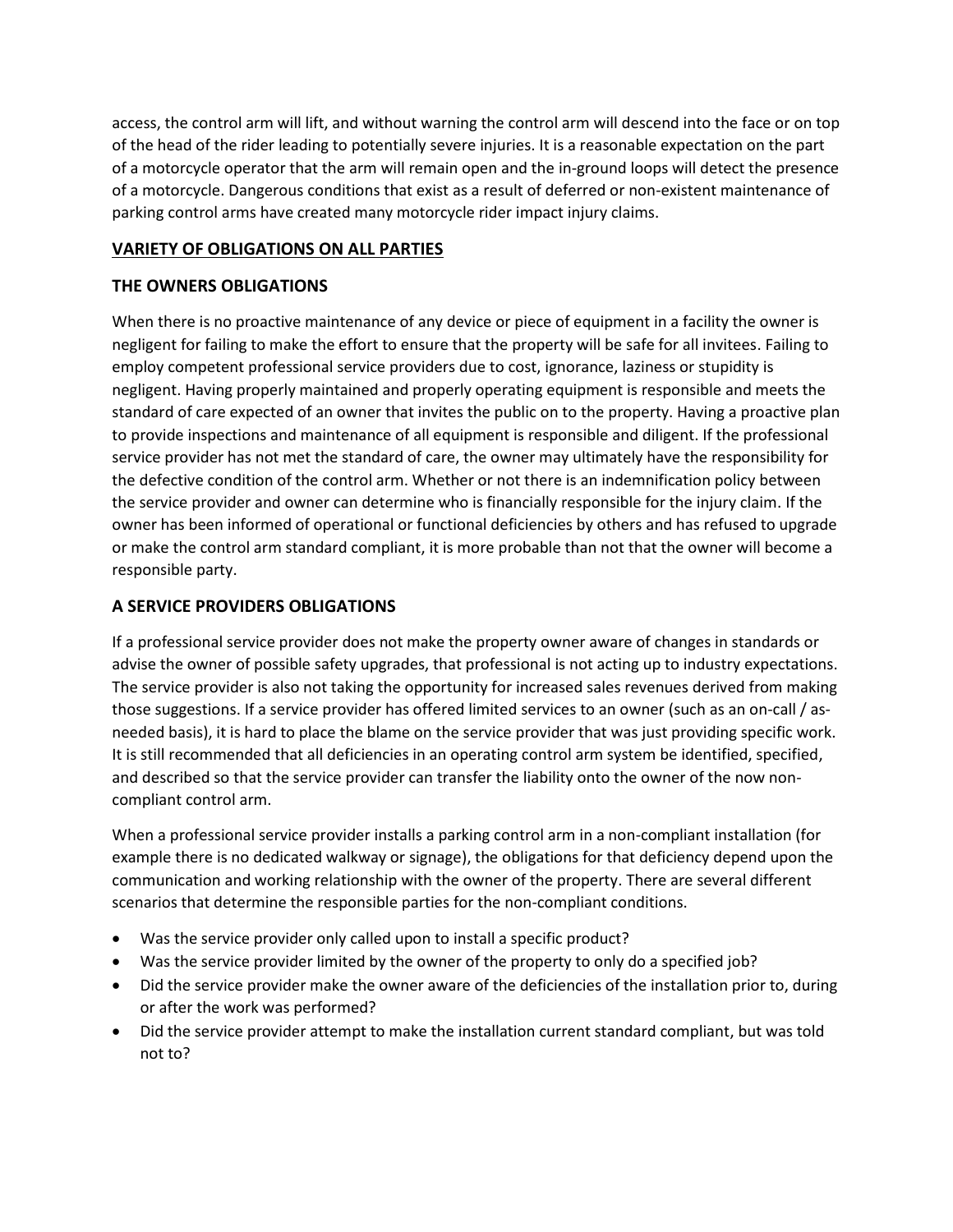• What portion of the installation was the service provider involved with? For example, the service provider was contracted by a general contractor and told to specifically provide a portion of the products required to make the installation compliant. The representations made by the general contractor was that the general would place all signs when the project was turned over to the owner, the general would have appropriate pavement warnings painted and placed when the paving was completed, and the general would install a dedicated walk way for pedestrians at a later date.

If the service provider acted in a trade appropriate manner, fulfilled all duties and obligations informing the owner or management of the non-compliant conditions encountered, that service provider has met the industry standard of care. In that case, the service provider is not responsible for a non- compliant control arm installation.

## **PEDESTRIANS INVOLVED IN A PARKING CONTROL ARM INJURY**

## **WHAT WERE THE CIRCUMSTANCES?**

This condition has been seen so many times that multiple injuries were caused in the exact same way. In several past claims, a pedestrian was essentially forced to walk under a parking control arm because there was no other way to exit the lot or garage space. There was no dedicated pedestrian walkway, no openings in a fence, no indicated paths for people to exit, no special stairways or other means of egress, and in those cases, the control arm was unavoidable. In other claims, a remotely operated control arm, that was activated by a guard in an adjacent hut came down upon several pedestrians due to the guard being careless. The gate was routinely in an upright position, the guard never meant to have the gate close upon the pedestrians, yet the injury took place as a direct result of the guard's negligence.

#### **ACTUAL CASES OF PEDESTRIANS BEING STRUCK BY PARKING CONTROL ARMS**

A group of pedestrians walking into a concert venue walked under a control arm, which came down just as they walked under it. There was plenty of space on either side of the control arm, but there was no signage or painted warnings on the pavement showing where the arm could come down.

A pedestrian going to work in a hospital, caused her own injury. She watched as a car went through the control arm entry point and did not realize that the gate would close upon her. In her deposition statements she said she thought that the arm would stay up because she had seen other people walk through the same opening in the past without the arm descending. There was a dedicated walkway a few feet away from where this incident occurred, going through the vehicle path was a shortcut that saved a few steps and caused her major injury.

Tenant of an apartment complex gets hit with control arm gate after helping a neighbor gain access when the neighbor had forgotten her card key access pass. The injured party stood adjacent to the control arm, swiped her access card, watched her friend drive through the opening and then without thought proceeded into the lot following the car. Once the car cleared the magnetic loops, the arm descended as designed, only it struck the tenant, knocking her out only seconds after her good deed.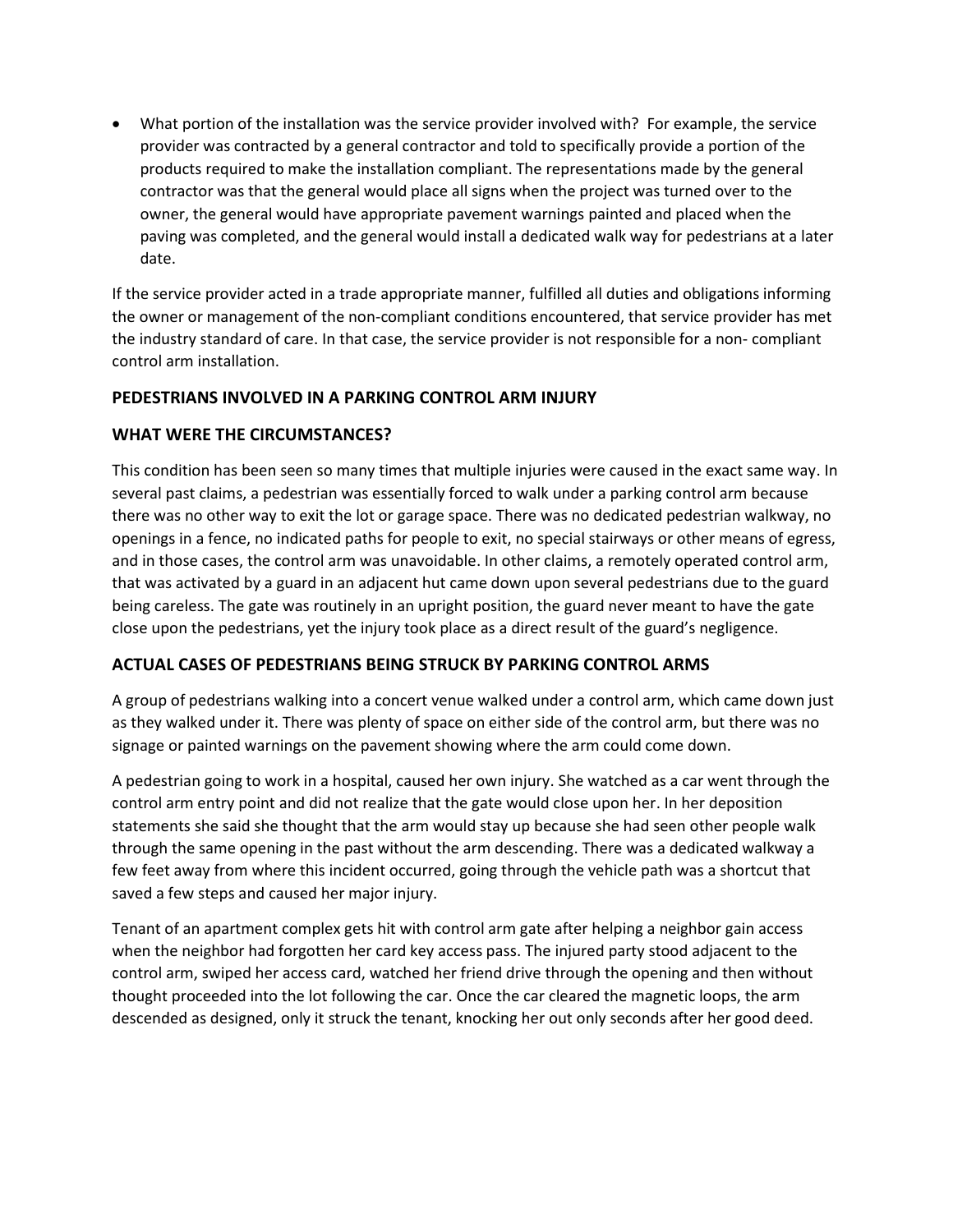## **INTENDED USE OF CONTROL ARMS**

Control arms are designed for restricting the flow of vehicles into or out of a location that desires regulation of traffic. The equipment functions based upon activation signals received as described above. Access points that have control arms are not intended for pedestrian traffic at any time. While most vehicles are metallic, most pedestrians are non-metallic. The machines that operate these control arms are dumb robots without any capabilities of intervention in the event of a non- conforming use. A pedestrian attempting to walk through a parking control arm location is a non- conforming use, and there must be some common sense exercised when assessing an interaction with any robotic machine.

## **PROPERTY OWNER OR PROPERTY MANAGER RESPONSIBILITIES**

All owners that have public, commercial, or residential community properties can expect usage by thousands of different people. If proactive maintenance and evaluation of the location setting as well as the condition of the equipment that people interact with is made routinely, an owner can take the needed steps to keep the property in a reasonably safe condition. An owner should enlist the services of qualified and competent service providers to make certain that all access control arms are properly functioning, and the site is totally compliant. If an owner takes responsibility and hires professional service providers to make a property fully compliant, that owner has met his obligations to all invitees of the property. Failing to proactively evaluate a potentially dangerous condition is negligent. Maintenance saves money in the long run. Keeping equipment of all kinds in good condition is responsible and indicates good ownership. Safety to all invitees should be of prime importance to a concerned owner.

## **TERMS YOU SHOULD KNOW**

**Magnetic induction flux loop:** A wire of specific size and design placed below the pavement surface to create a magnetic field which is altered when a metal object (vehicle) is in proximity or on top of the wire field.

**Ticket Spitter:** A printing device used to dispense parking tickets to patrons of a parking lot. Manual (push button by user) or automatic (triggered by presence of vehicle on top of magnetic loop in ground), records date and time of entry onto a paper ticket and then when removed from the slot activates a control arm mechanism to gain access into the lot.

**Control arm device:** All electronic and mechanical equipment combined to allow a gate arm to raise and lower.

**Approach loop:** Magnetic loop placed in ground to trigger activation of a control device.

**Safety Loop:** Magnetic loop placed directly under the path of a parking control arm to protect vehicles from impact by a descending gate arm when the zone is occupied by a vehicle.

**Egress loop:** Magnetic loop placed in ground to hold a control device in the open position until the area can be cleared. Usually in place in high traffic or cross traffic locations.